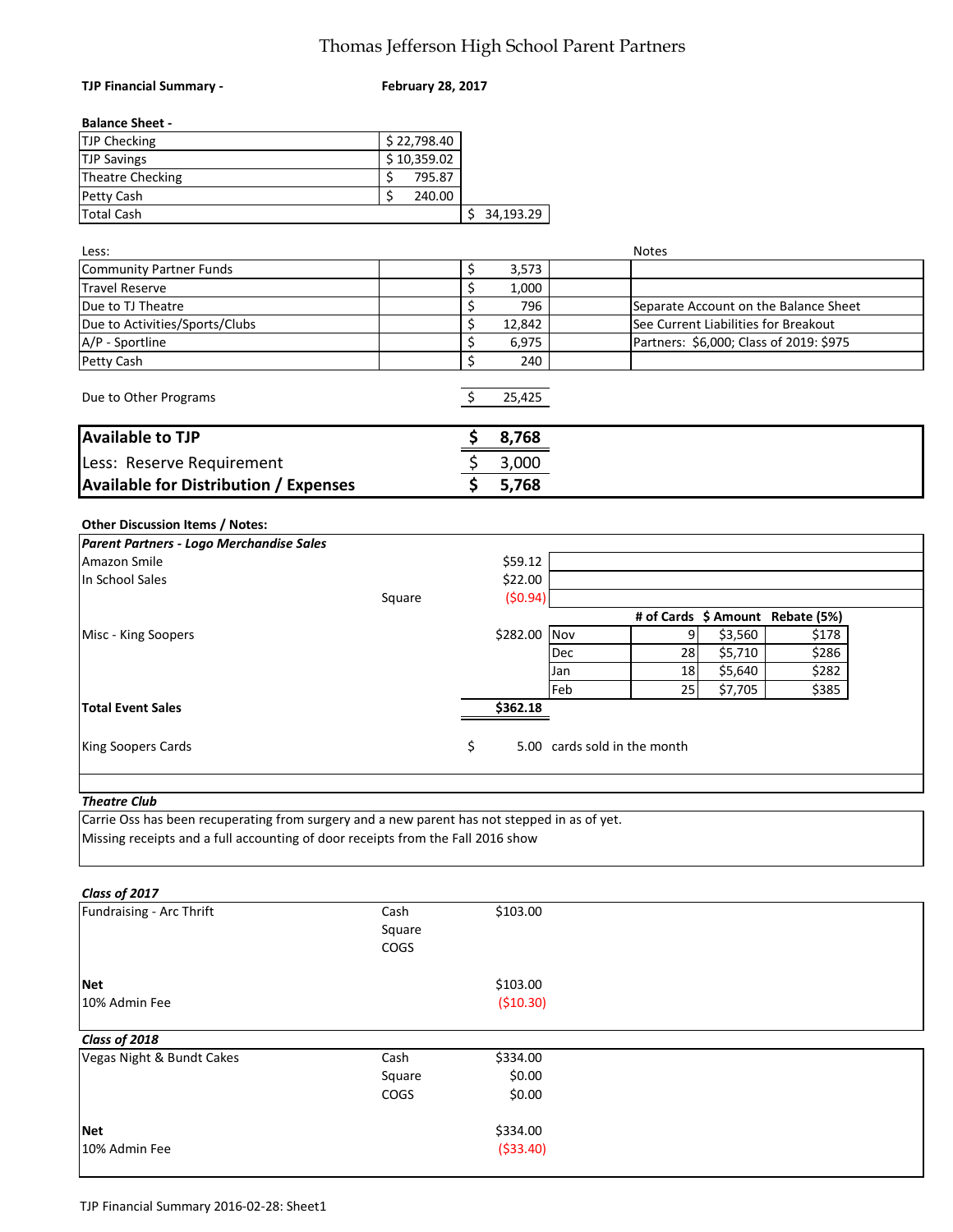#### Thomas Jefferson High School Parent Partners

| Class of 2019                           |                               |    |                    |                                                                                  |
|-----------------------------------------|-------------------------------|----|--------------------|----------------------------------------------------------------------------------|
| <b>T-shirt Sales</b>                    | Cash<br>Square<br><b>COGS</b> |    | \$75.00<br>(50.74) |                                                                                  |
| <b>Net</b>                              |                               |    | \$74.26            |                                                                                  |
| 10% Admin Fee                           |                               |    | (57.43)            |                                                                                  |
| <b>Football Club</b>                    |                               |    |                    |                                                                                  |
| <b>Bronco Concessions</b>               | Cash<br>Square<br><b>COGS</b> |    |                    | \$2,076.88 Two Games - 12/18 & 1/1<br>(\$700.00) TJHS Lacrosse Club - Volunteers |
| <b>Net</b>                              |                               |    | \$1,376.88         |                                                                                  |
| 10% Admin Fee                           |                               |    | ( \$137.69)        |                                                                                  |
| <b>Other Items</b>                      |                               |    |                    |                                                                                  |
| Current Payable - Sportline Merchandise |                               | \$ | 6,975.00           |                                                                                  |
|                                         |                               | \$ |                    | 975.00 Class of 2019                                                             |
|                                         |                               | Ś. | 6,000.00 Partners  |                                                                                  |
|                                         |                               |    |                    |                                                                                  |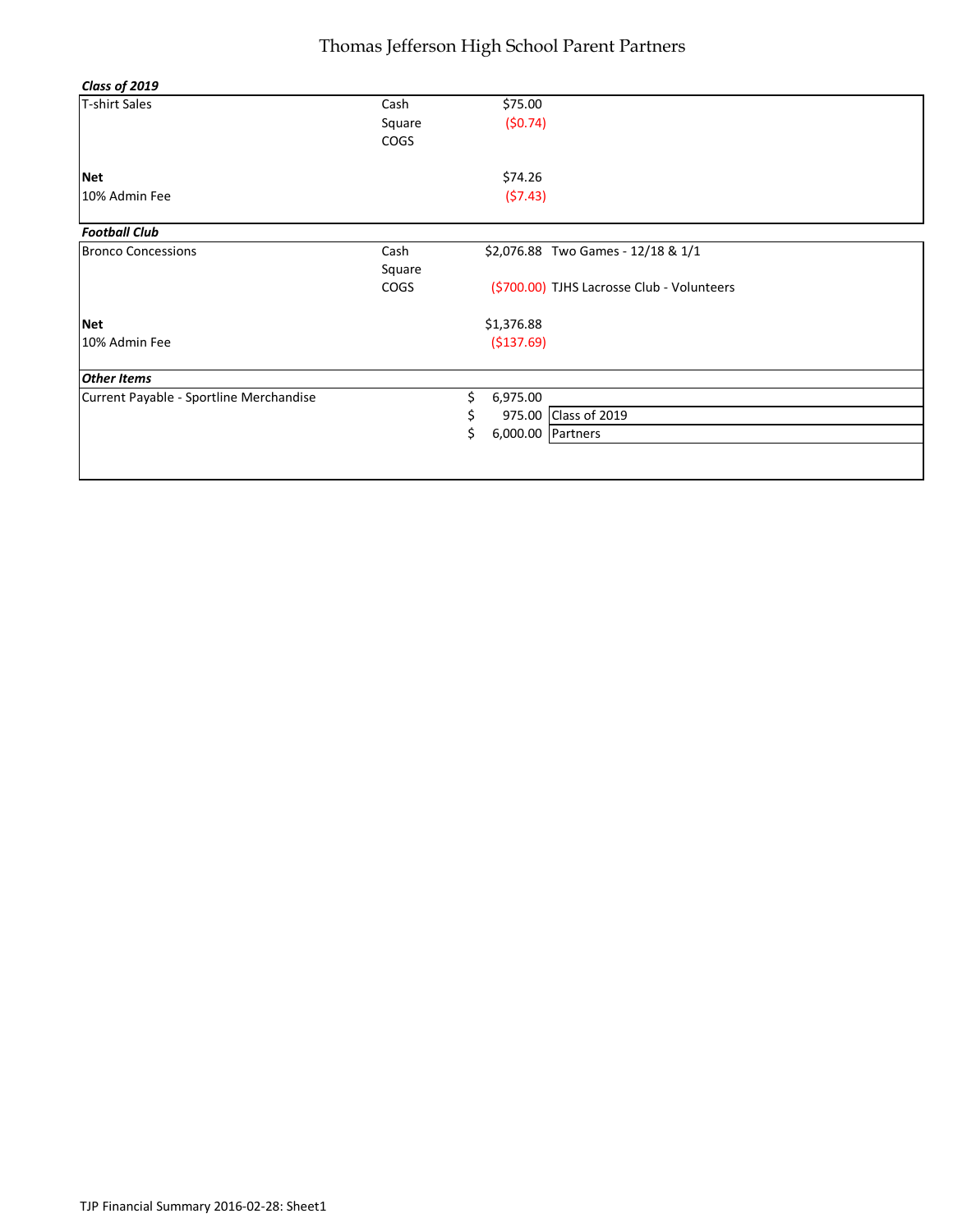#### Thomas Jefferson High School Partners **Balance Sheet** As of February 28, 2017

|                                                                                                                                                                                                                                                                                          | Feb 28, 17                                                                                                 |
|------------------------------------------------------------------------------------------------------------------------------------------------------------------------------------------------------------------------------------------------------------------------------------------|------------------------------------------------------------------------------------------------------------|
| <b>ASSETS</b><br><b>Current Assets</b><br><b>Checking/Savings</b><br><b>First Bank Checking</b><br><b>First Bank Savings</b><br><b>Petty Cash</b><br><b>Theatre Checking</b>                                                                                                             | 22,798.40<br>10,359 02<br>240.00<br>795 87                                                                 |
| <b>Total Checking/Savings</b>                                                                                                                                                                                                                                                            | 34,193.29                                                                                                  |
| <b>Total Current Assets</b>                                                                                                                                                                                                                                                              | 34,193.29                                                                                                  |
| <b>TOTAL ASSETS</b>                                                                                                                                                                                                                                                                      | 34,193.29                                                                                                  |
| <b>LIABILITIES &amp; EQUITY</b><br>Liabilities<br><b>Current Liabilities</b><br><b>Other Current Liabilities</b><br><b>Community Partner Funds</b><br><b>Funds for Activities/Sports</b><br>2016 After Prom<br>2017 After Prom<br><b>2017 Prom</b><br>2018 After Prom<br>2019 After Prom | 3,573.00<br>118 55<br>3,365.67<br>759.00<br>3.788.82<br>767 84                                             |
| Alumni<br><b>Athletic &amp; Activities Fund</b><br><b>AVID</b><br><b>Band Orchestra</b><br><b>Challenge Day</b><br>Football<br>Interact<br>Japanese Class<br><b>Track Boys</b><br>Track Girls<br>Yearbook                                                                                | 1,057.79<br>180.02<br>224.00<br>17.10<br>20.00<br>1,233.92<br>154.00<br>49.33<br>737.68<br>26.00<br>341 80 |
| <b>Total Funds for Activities/Sports</b>                                                                                                                                                                                                                                                 | 12,841.52                                                                                                  |
| <b>Student Travel Reserve</b><br><b>Suspense</b><br><b>Theatre</b>                                                                                                                                                                                                                       | 1,000.00<br>925 32                                                                                         |
| <b>Total Suspense</b>                                                                                                                                                                                                                                                                    | -925.32                                                                                                    |
| <b>Total Other Current Liabilities</b>                                                                                                                                                                                                                                                   | 16,489.20                                                                                                  |
| <b>Total Current Liabilities</b>                                                                                                                                                                                                                                                         | 16,489.20                                                                                                  |
| <b>Total Liabilities</b>                                                                                                                                                                                                                                                                 | 16,489.20                                                                                                  |
| <b>Equity</b><br><b>Opening Bal Equity</b><br><b>Reserves</b><br><b>Challenge Day</b><br>Class of 2017<br>Class of 2017 Prom<br>Class of 2018<br>Class of 2019<br>Football                                                                                                               | 4,212.91<br>$-20.00$<br>780 59<br>759.00<br>$-3,354,30$<br>-408.83<br>$-1,239.19$                          |
| <b>Total Reserves</b>                                                                                                                                                                                                                                                                    | $-6,561.91$                                                                                                |
| <b>Retained Earnings</b><br><b>Net Income</b>                                                                                                                                                                                                                                            | 6,778.48<br>13,274 61                                                                                      |
| <b>Total Equity</b>                                                                                                                                                                                                                                                                      | 17,704 09                                                                                                  |
| <b>TOTAL LIABILITIES &amp; EQUITY</b>                                                                                                                                                                                                                                                    | 34,193.29                                                                                                  |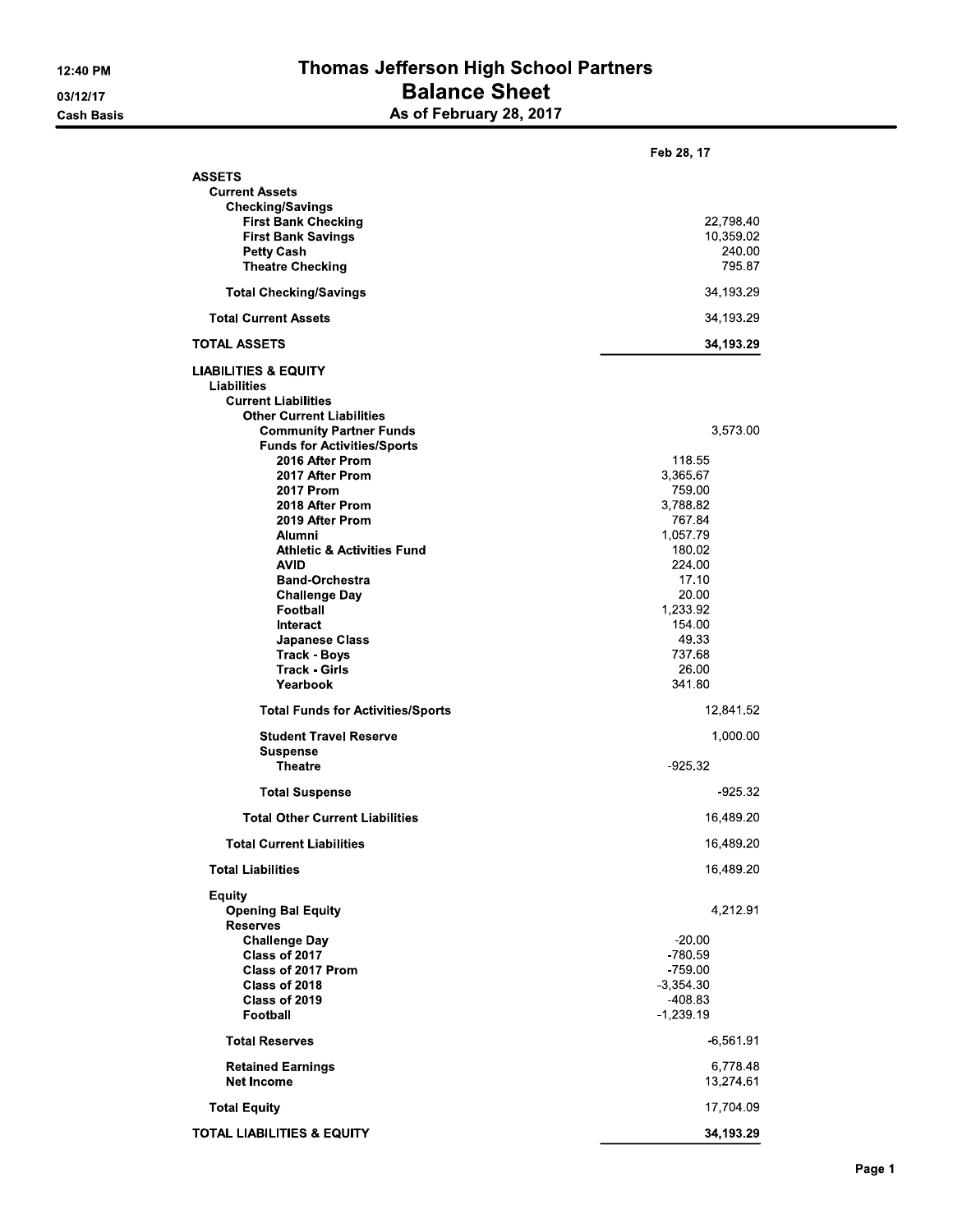# Thomas Jefferson High School Partners **Profit & Loss**<br>February 2017

|                                        | Feb 17   | Aug '16 Feb 17 |
|----------------------------------------|----------|----------------|
| Income                                 |          |                |
| 10% Fundraising                        |          |                |
| Class of 2017                          | 10.30    | 136.73         |
| Class of 2018                          | 33.40    | 37270          |
| Class of 2019                          | 743      | 45.43          |
| Football                               | 137.69   | 137.69         |
| <b>Total 10% Fundraising</b>           | 188 82   | 692.55         |
| <b>Art Fest</b>                        |          |                |
| <b>Book Fair</b>                       | 0.00     | 816.00         |
| <b>Booth Fees</b>                      | 0.00     | 4,865.00       |
| Food                                   | 0.00     | 542.00         |
| <b>Total Art Fest</b>                  | 0.00     | 6,223.00       |
| Class of 2017                          |          |                |
| <b>Donation</b>                        | 0.00     | 150.00         |
| <b>Fundraising</b>                     | 103.00   | 448.85         |
| <b>Merchandise Sales</b>               | 0.00     | 170.00         |
| Prom                                   | 0.00     | 759.00         |
| <b>Sipping</b>                         | 0.00     | 280.00         |
| <b>Total Class of 2017</b>             | 103.00   | 1,807.85       |
| Class of 2018                          |          |                |
| <b>Donation</b>                        | 0.00     | 2,000.00       |
| <b>Fundraising</b>                     | 334 00   | 1,727.00       |
| <b>Total Class of 2018</b>             | 334.00   | 3,727.00       |
| Class of 2019                          |          |                |
| <b>Fundraisers</b>                     | 0.00     | 380,00         |
| <b>Merchandise Sales</b>               | 75.00    | 75.00          |
| <b>Total Class of 2019</b>             | 75.00    | 455.00         |
| <b>Donations</b>                       |          |                |
| AmazonSmile                            | 59.12    | 59.12          |
| <b>Challenge Day</b>                   | 0.00     | 140.00         |
| Choir                                  | 0.00     | 99.70          |
| Kendra Black                           | 0.00     | 700.00         |
| <b>Special Events</b>                  | 400.00   | 400.00         |
| <b>Spirit Week</b>                     | 0.00     | 135.00         |
| <b>Teacher Appreciation</b>            | 0.00     | 290.00         |
| <b>Donations - Other</b>               | 0.00     | 220.00         |
| <b>Total Donations</b>                 | 459.12   | 2,043.82       |
| Football                               |          |                |
| <b>Fundraising</b>                     | 2,076.88 | 2,076.88       |
| <b>Total Football</b>                  | 2,076.88 | 2,076.88       |
| Interest Income                        | 0.24     | 182            |
| <b>King Soopers (Electronic Scrip)</b> | 5.00     | 411.75         |
| <b>King Soopers Income-Cards</b>       | 282.00   | 1,637.25       |
| <b>Merchandise Sales</b>               | 22.00    | 16,120.44      |
| <b>Scrips fundraising</b>              | 0.00     | 297.50         |
| <b>Theatre Income</b>                  |          |                |
| <b>Admission</b>                       | 0.00     | 155.00         |
| <b>Total Theatre Income</b>            | 0.00     | 155.00         |
| <b>United Way</b>                      | 0.00     | 129 10         |
| <b>Total Income</b>                    | 3,546.06 | 35,778.96      |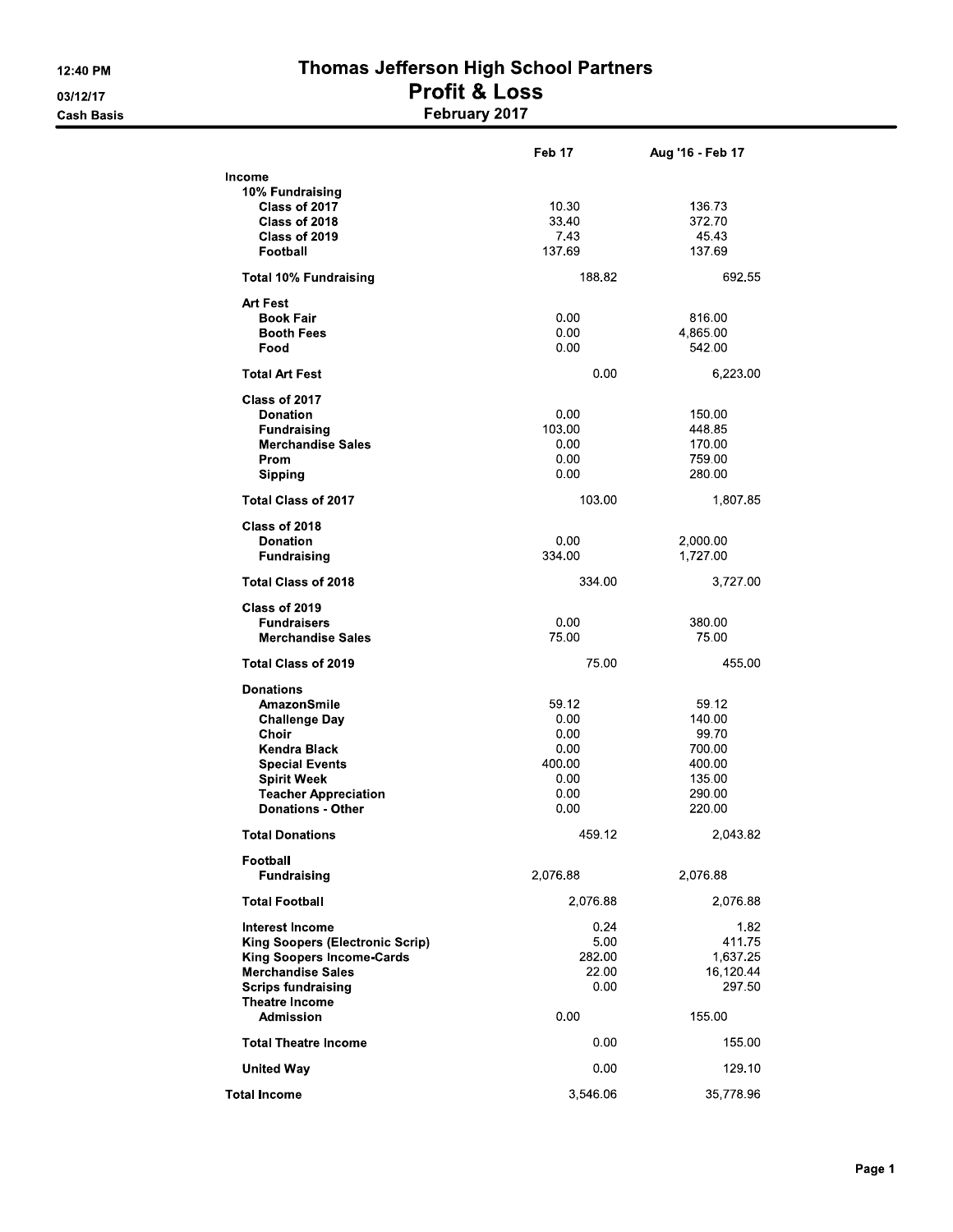# Thomas Jefferson High School Partners **Profit & Loss**<br>February 2017

|                                          | Feb 17        | Aug '16 - Feb 17 |
|------------------------------------------|---------------|------------------|
| <b>Cost of Goods Sold</b>                |               |                  |
| 10% Fee                                  |               |                  |
| Class of 2017                            | 10 30         | 136 73<br>372.70 |
| Class of 2018<br>Class of 2019           | 33 40<br>7.43 | 45.43            |
| Football                                 | 137 69        | 137.69           |
|                                          |               |                  |
| Total 10% Fee                            | 188.82        | 692 55           |
| <b>Art Fest Costs</b>                    |               |                  |
| Food                                     | 0.00          | 805.94           |
| <b>Mailing</b>                           | 0.00          | 204.00           |
| <b>Total Art Fest Costs</b>              | 0.00          | 1,009.94         |
| <b>Fundraising Costs</b>                 |               |                  |
| Football                                 | 700.00        | 700.00           |
| <b>Total Fundraising Costs</b>           | 700.00        | 700.00           |
| <b>King Soopers Cards</b>                | 0.00          | 250.00           |
| Logo Merchandise                         |               |                  |
| <b>Partners</b>                          | 2,035.50      | 12,655.82        |
| <b>Total Logo Merchandise</b>            | 2,035.50      | 12,655.82        |
| <b>Square Costs</b>                      |               |                  |
| <b>Art Fest</b>                          | 0.00          | 30.06            |
| <b>Challenge Day</b>                     | 0.00          | 5.26             |
| Class of 2017                            | 0.00          | 14 12            |
| Class of 2019                            | 0.74          | 0.74             |
| <b>Partners</b>                          | 0.00          | 224.07           |
| <b>Square Costs - Other</b>              | 0.94          | 51.17            |
| <b>Total Square Costs</b>                | 1.68          | 325.42           |
| <b>Theatre Expenses</b>                  |               |                  |
| <b>Custume</b>                           | 0.00          | 22.94            |
| Food                                     | 0.00          | 479.02           |
| Makeup                                   | 0.00          | 641.24           |
| <b>Set Design</b>                        | 0.00          | 1,054.39         |
| <b>Supplies</b>                          | 0.00          | 283.65           |
| <b>Total Theatre Expenses</b>            | 0.00          | 2,481.24         |
| <b>Total COGS</b>                        | 2,926.00      | 18,114.97        |
| <b>Gross Profit</b>                      | 620.06        | 17,663.99        |
| <b>Expense</b><br><b>Activity Grants</b> | 0.00          | 144.63           |
|                                          |               |                  |
| <b>Administrator Grants</b>              |               |                  |
| <b>Challenge Dav</b>                     | 115 62        | 115.62           |
| <b>Healthy Options</b>                   | 88.03         | 88.03            |
| <b>Speaker Series</b>                    | 200 00        | 200.00           |
| <b>Unity Project</b>                     | 0.00          | 384.02           |
| <b>Administrator Grants - Other</b>      | 500.00        | 500.00           |
| <b>Total Administrator Grants</b>        | 903.65        | 1,287.67         |
| <b>Bank Charges</b>                      | 2.00          | 14.00            |
| <b>Fees &amp; Licenses</b>               | 0.00          | 70.00            |
| Freshman BBQ                             | 0.00          | 1,012.70         |
| Insurance                                |               |                  |
| <b>General Liability</b>                 | 255.00        | 505.00           |
| <b>Total Insurance</b>                   | 255.00        | 505.00           |